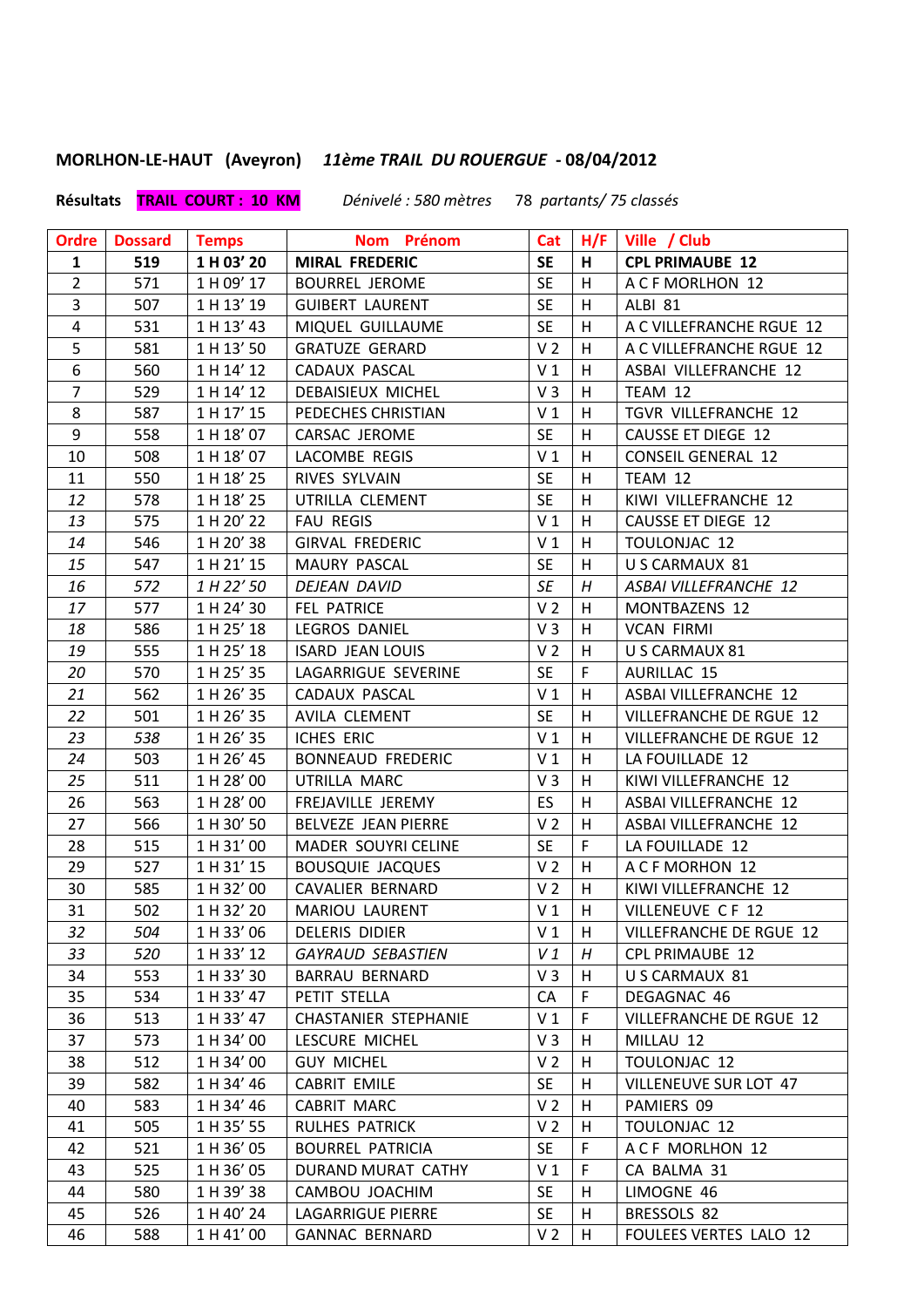| 47 | 589 | 1 H 41' 00 | <b>GANNAC GISELE</b>       | V <sub>2</sub> | F.             | <b>FOULEES VERTES LALO 12</b> |
|----|-----|------------|----------------------------|----------------|----------------|-------------------------------|
| 48 | 574 | 1 H 41' 48 | SALVAN CHRISTIAN           | V <sub>2</sub> | H              | ARPAJON 15                    |
| 49 | 533 | 1 H 42' 24 | PETIT CATHERINE            | <b>SE</b>      | F              | DEGAGNAC 46                   |
| 50 | 523 | 1 H 42' 44 | ROUZIES STEPHANIE          | <b>SE</b>      | F              | A C F MORHON 12               |
| 51 | 549 | 1 H 47' 50 | TRANIER NICOLAS            | <b>SE</b>      | H              | A C F MORLHON 12              |
| 52 | 536 | 1 H 49' 50 | DALPAYRAT PATRICIA         | V <sub>1</sub> | H              | ACF MORLHON 12                |
| 53 | 569 | 1 H 51' 36 | DATCHARY REGINE            | V <sub>2</sub> | H              | KIWI VILLEFRANCHE 12          |
| 54 | 517 | 1 H 51' 46 | <b>VALLAT CHRISTOPHE</b>   | SE             | H              | STE RADEGONDE 12              |
| 55 | 518 | 1 H 51' 46 | <b>CASTANIE JONATHAN</b>   | SE             | H              | RODEZ 12                      |
| 56 | 542 | 1 H 53' 04 | DINTILHAC ALAIN            | $V_3$          | H              | A C F MORLHON 12              |
| 57 | 584 | 1 H 53' 28 | KRANZER ANNE               | V 1            | $\digamma$     | <b>VILLEFRANCHE RGUE 12</b>   |
| 58 | 557 | 1 H 53' 28 | <b>FRANCZAK LAURENT</b>    | $V_4$          | H              | ALBI 81                       |
| 59 | 516 | 1 H 53' 28 | MIQUEL RIGAL SOPHIE        | V <sub>1</sub> | $\mathsf F$    | LA FOUILLADE 12               |
| 60 | 514 | 1 H 53' 28 | AMPILLAC SALAVY MAGALI     | V <sub>1</sub> | $\mathsf F$    | LA FOUILLADE 12               |
| 61 | 510 | 1 H 53' 28 | UTRILLA MARYSE             | V <sub>2</sub> | $\sqrt{F}$     | KIWI VILLEFRANCHE 12          |
| 62 | 559 | 1 H 53' 28 | <b>DAUDIN ALAIN</b>        | V <sub>2</sub> | H              | U S CARMAUX 81                |
| 63 | 522 | 1 H 54' 54 | <b>MARTY MARYLINE</b>      | V <sub>2</sub> | $\mathsf F$    | TEAM 12                       |
| 64 | 541 | 1 H 54' 54 | <b>FANCHINI ISABELLE</b>   | <b>SE</b>      | $\mathsf F$    | <b>FONSEGRIVES 31</b>         |
| 65 | 576 | 1 H 56' 17 | <b>CANTOURNET ERIC</b>     | V <sub>1</sub> | H              | <b>VILLEFRANCHE RGUE 12</b>   |
| 66 | 528 | 1 H 56' 17 | <b>MURAT JEAN MARC</b>     | V3             | Η              | KIWI VILLEFRANCHE 12          |
| 67 | 564 | 1 H 57' 12 | <b>FREJAVILLE BRIGITTE</b> | V1             | $\overline{F}$ | ASBAI VILLEFRANCHE 12         |
| 68 | 565 | 1 H 57' 12 | <b>FREJAVILLE YVES</b>     | V <sub>2</sub> | H              | ASBAI VILLEFRANCHE 12         |
| 69 | 530 | 2 H 02' 03 | <b>BEC SYLVIE</b>          | V <sub>1</sub> | $\mathsf F$    | <b>COURIR FEMININ</b>         |
| 70 | 548 | 2 H 04' 47 | <b>DELATTRE FRANCOISE</b>  | V3             | $\sqrt{F}$     | <b>VILLENEUVE 12</b>          |
| 71 | 551 | 2 H 06' 06 | DELATTRE BEATRICE          | V <sub>1</sub> | F              | MONTSALES 12                  |
| 72 | 552 | 2 H 06' 25 | DELATTRE LUDOVIC           | V 1            | H              | MONTSALES 12                  |
| 73 | 545 | 2 H 12' 25 | <b>LECLERC SOPHIE</b>      | <b>SE</b>      | F              | LILLE <sub>59</sub>           |
| 74 | 543 | 2 H 12' 25 | PETITDEMANGE SANDIE        | SE             | $\digamma$     | MORLHON 12                    |
| 75 | 544 | 2 H 12' 25 | PETITDEMANGE FRANCOIS      | SE             | H              | MORLHON 12                    |